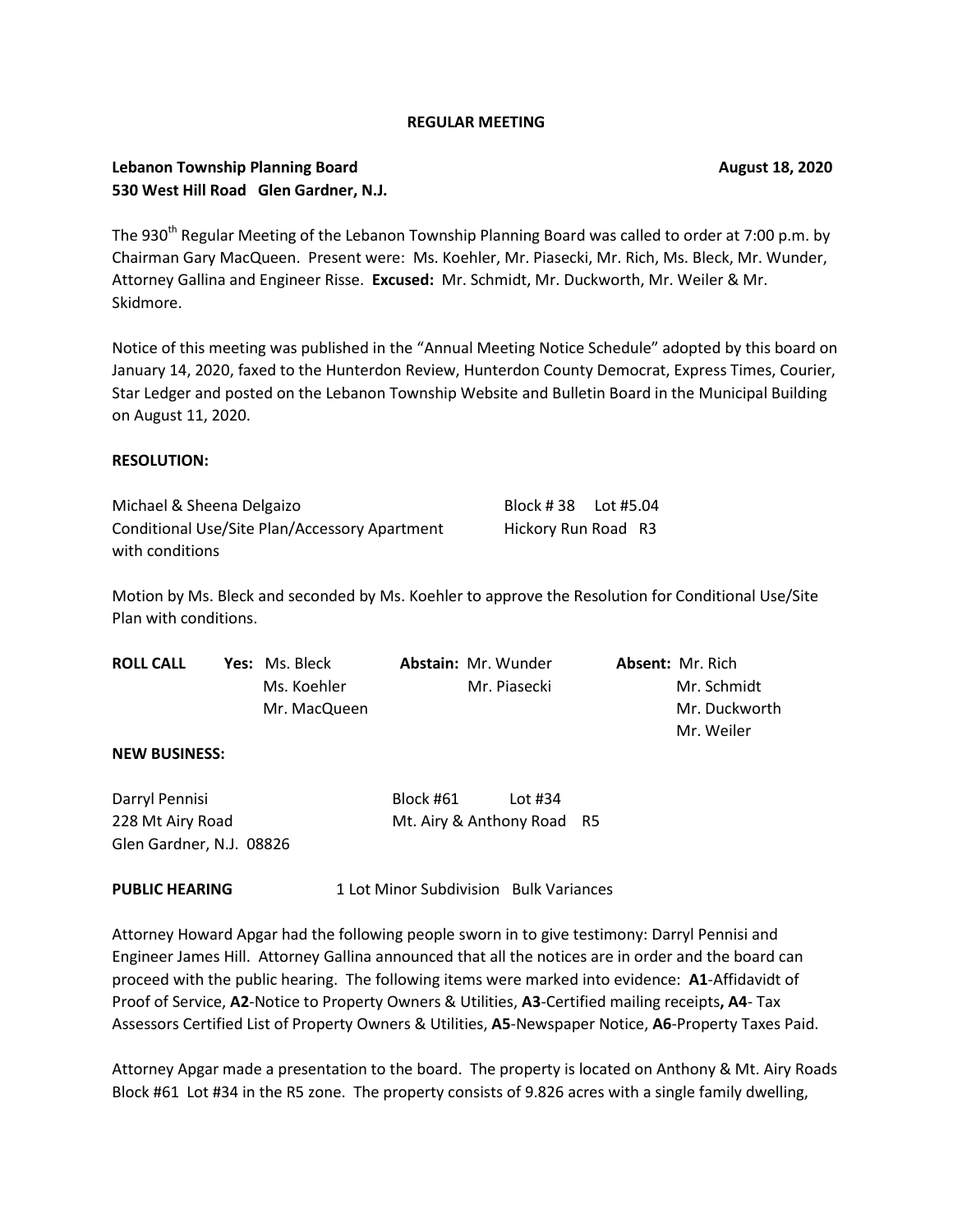# **Lebanon Township Planning Board August 18, 2020 Page 2**

barn and several sheds. The applicant proposes to subdivide the property creating one new lot with lands remaining. Attorney Apgar said the new lot will be 5 acres with frontage on Mt. Airy Road with the remaining lands with the house and buildings will be on 4.826 acres which is slightly undersized in the R5 zone. The remaining land needs variance since it doesn't meet the requirements for the R5 zone. Attorney Apgar noted that this application was previously before the board back in September, 2004. Unfortunately the deeds were never filed in a timely manner to be perfected. Mr. Pennisi came before the board back in August of 2006 and was granted an extension of 180 days to file the deeds and then again in December 2015 and was denied since the applicant did not demonstrated sufficient reason for an additional extension.

Mr. Pennisi was questioned regarding the 4 sheds on the property which do not comply with the setback requirements. Mr. Pennisi stated he got permits to install the sheds. Mr. Pennisi said he could move the sheds to be within the building envelope except for the wood shed since it is placed on footings. Mr. Pennisi informed the board that he contacted his neighbor to buy additional land to make the new lot conforming and his neighbor was not interested in selling the small portion that he would need.

At this time, Attorney Apgar had Engineer Hill give his testimony. Engineer Hill stated that if the setback for the sheds was measured from the original lot lines, the sheds would be conforming. Since the ROW grant, the sheds numbered on the plan as #1, 3 & 4 are now slightly nonconforming as to front yard setback which will now need bulk variances. Since the lot is a corner lot then the front yard setbacks for both Mt. Airy & Anthony Roads are required. The sheds are not visible from the road and are shielded by woods on both roads.

At the conclusion of the testimony, Chairman MacQueen opened the hearing to the public. There was no public present. Motion by Ms. Bleck and seconded by Ms. Koehler to close the public portion of the hearing. Unanimously approved. Attorney Apgar gave his summation. The board deliberated at this time. The board found that the benefits in granting the bulk variance will substantially outweigh any detriments also without substantial detriment to the public good or zone plan/zoning ordinance. Chairman MacQueen asked for a motion to grant the minor subdivision & bulk variances. Motion by Mr. Rich and seconded by Mr. Piasecki to grant the minor subdivision & Bulk Variances with the following conditions:

- a. The applicant will obtain all other necessary approvals from all outside agencies having jurisdiction including but not limited to the Highlands Preservation Area.
- b. The applicant shall pay all necessary fees and escrows payable with this application. The escrow account will have a positive balance until all conditions have been satisfied and charges paid.
- c. The applicant shall provide the appropriate subdivision deeds for review and approval by the Board Attorney and Board Engineer.
- d. The applicant shall grant a ROW easement to the Township of Lebanon that extends 25' from the centerline of Anthony & Mt. Airy Roads.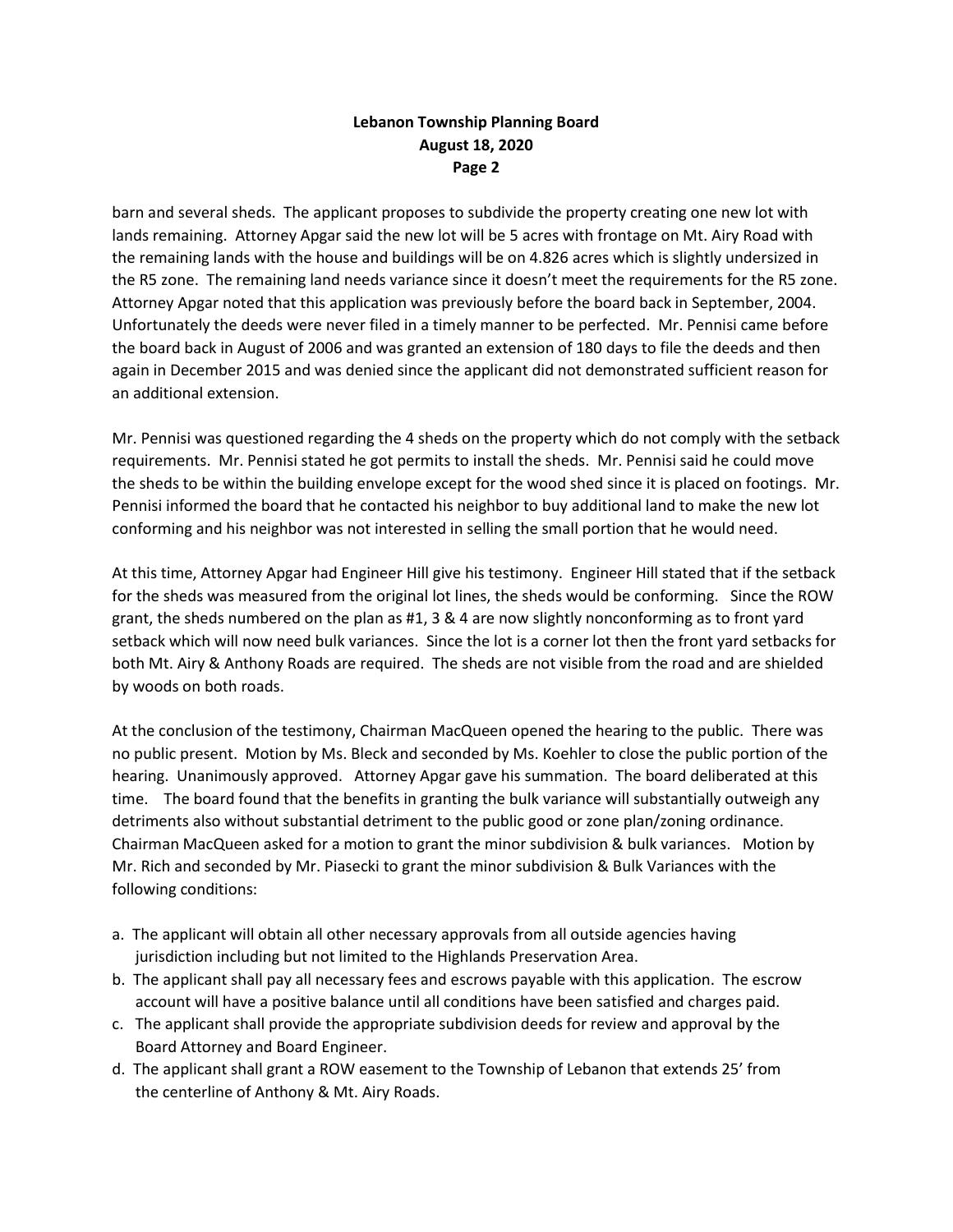# **Lebanon Township Planning Board August 18, 2020 Page 3**

- d. (cont'd) The easement shall be submitted for review and approval by Board Attorney and Board Engineer.
- e. The applicant shall grant a 30' by 100' sight triangle easement ROW easement to the Township of Lebanon at the intersection of Mt. Airy Road & Anthony Road. The easement shall be submitted for review and approval by the Board Attorney and Board Engineer.

| <b>ROLL CALL</b> | <b>Yes:</b> Ms. Koehler | Mr. MacQueen | <b>Absent: Mr. Duckworth</b> |
|------------------|-------------------------|--------------|------------------------------|
|                  | Mr. Rich                | Ms. Bleck    | Mr. Schmidt                  |
|                  | Mr. Piasecki            | Mr. Wunder   | Mr. Weiler                   |
|                  |                         |              | Mr. Skidmore                 |

## **Attorney Gallina will prepare the Resolution to be on the next Agenda of October 20, 2020.**

### **ITEM FOR DISCUSSION:**

### a. Amend Checklist

Chairman MacQueen asked Engineer Risse regarding his report on the amendment to the Checklist and asked him to introduce the young with him this evening. Engineer Risse said that Casey Kozoh who has been hired by Bayer/Risse Engrs. as an Engineer in Training. Engineer Risse said that Casey will be replacing him at Bayer Engrs. Engineer Risse stated that he will be available over the next year to help Casey. The Planning Board welcomed Casey.

Engineer Risse stated that the Township has an ordinance regarding the Highlands and that we put in our Resolutions as a condition for both boards that the applicant has to get Highlands approval. The board discussed this issue. At the conclusion of the board's discussion, Chairman MacQueen if the board needs to vote on this amendment. Engineer Risse said yes and that he will customize it for Lebanon Township. Chairman MacQueen asked for a motion at this time. Motion by Mr. Piasecki and seconded by Ms. Bleck to have Engineer Risse prepare amend the checklist to include the Highlands requirements. Unanimously approved.

### **PRESENTATION OF BILLS:**

Ms. Bleck stated she reviewed the bills and found everything to be in order. Motion by Ms. Bleck and seconded by Mr. Piasecki to approve the bills as presented. Unanimously approved.

**CORRESPONDENCE:** None